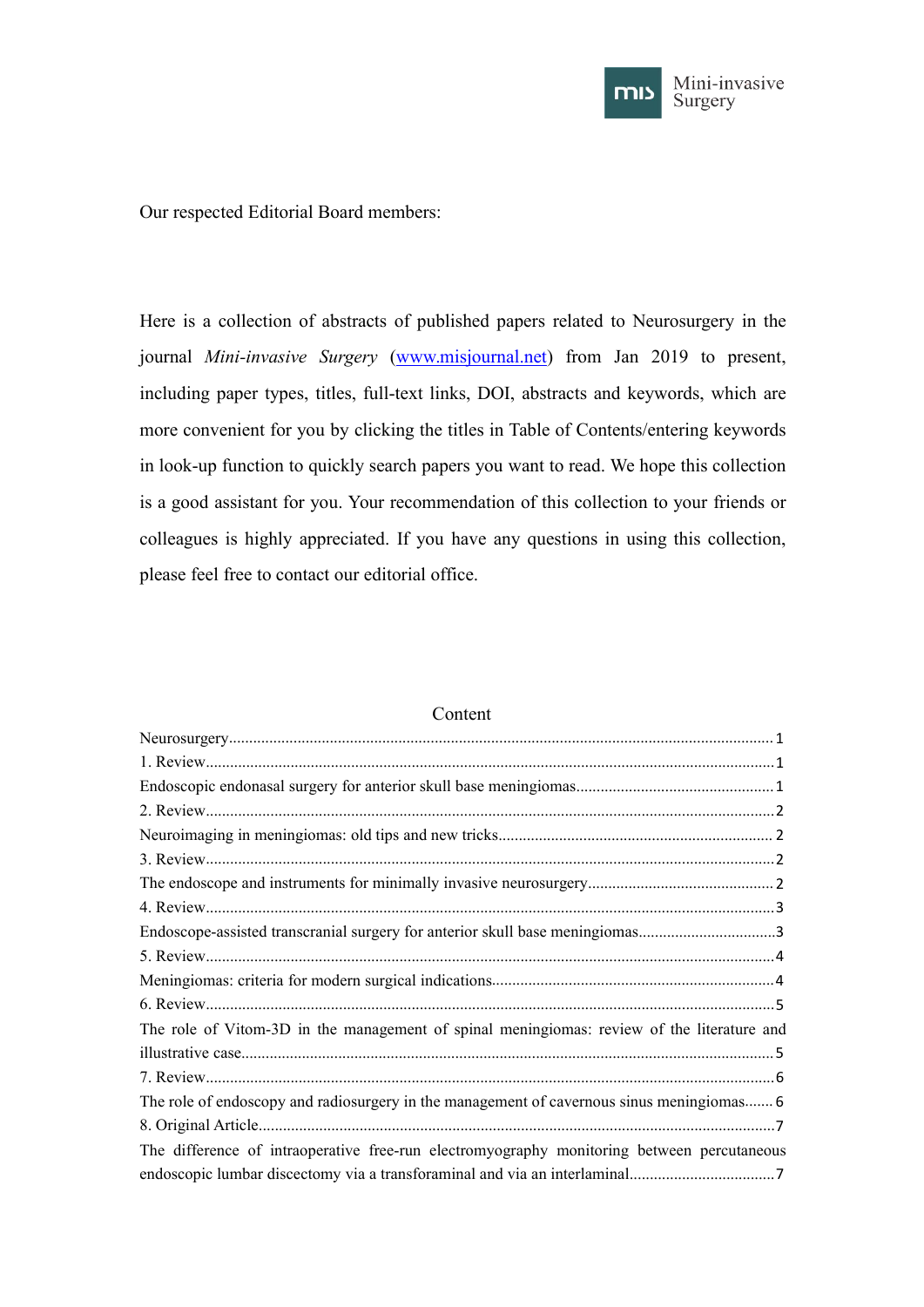

| Intradural lumbar disc herniation after full-endoscopic lumbar discectomy using the interlaminar |  |
|--------------------------------------------------------------------------------------------------|--|
|                                                                                                  |  |

Editorial office of *Mini-invasive Surgery*

Contact us: editorialoffice@misjournal.net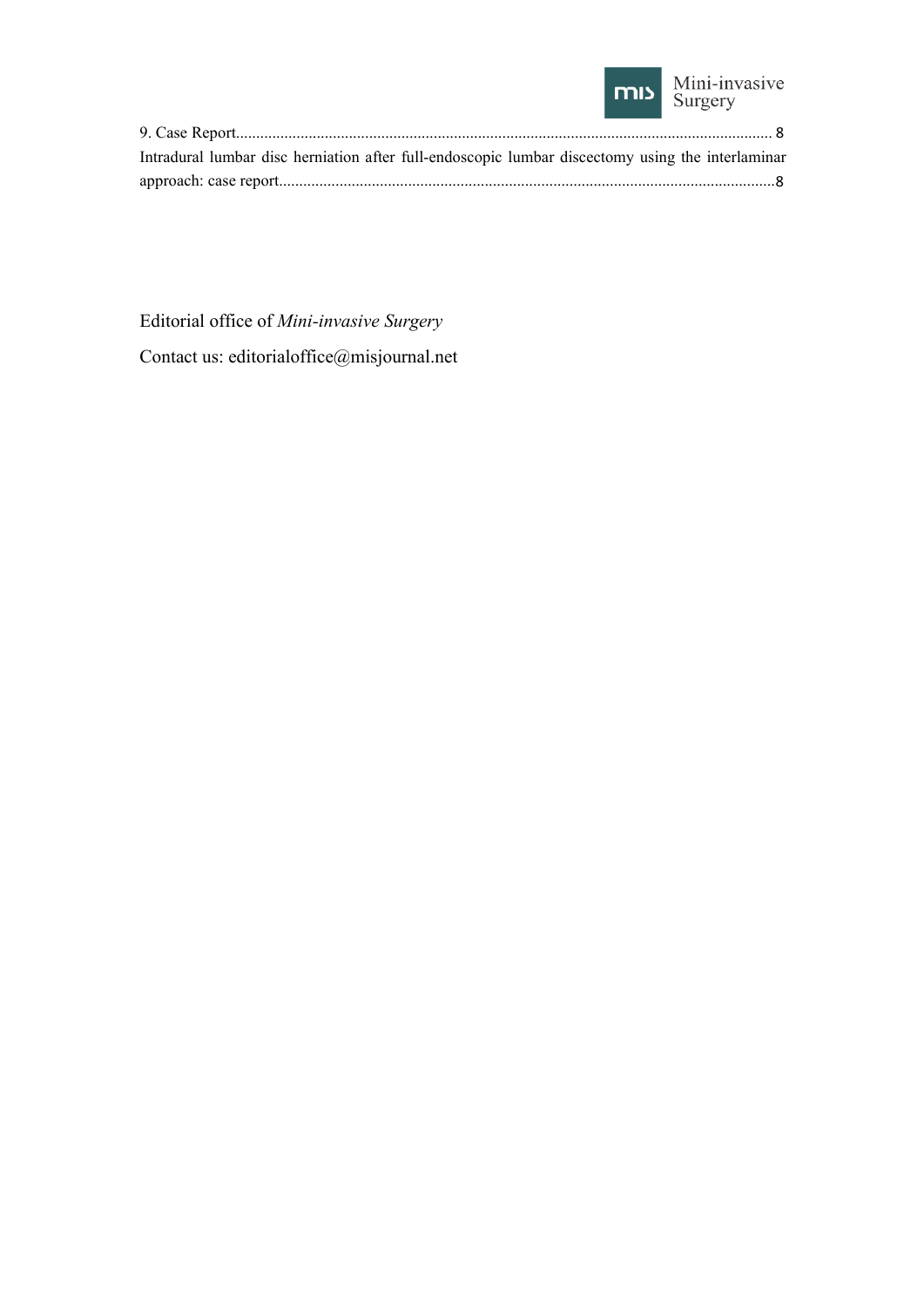

### <span id="page-2-0"></span>Neurosurgery

### <span id="page-2-1"></span>**1. Review**

<span id="page-2-2"></span>**Endoscopic endonasal surgery for anterior skull base meningiomas**

## **[HTML](https://misjournal.net/article/view/3999) [PDF](https://misjournal.net/article/download/3999) [VIDEO](https://misjournal.net/files/talkvideo/3999.mp4)**

Cite this article: Avery MB, Barkhoudarian G, Kelly DF. Endoscopic endonasal surgery for anterior skull base meningiomas. *Mini-invasive Surg* 2021;5:17. <http://dx.doi.org/10.20517/2574-1225.2021.05>

## **Abstract**

Meningiomas of the tuberculum sellae, planum sphenoidale and olfactory groove region are relatively common. Traditionally these meningiomas have been approached through several transcranial approaches. More recently, keyhole approaches have been utilized with success even for large tumors. Endoscopic approaches are an extension of this philosophy, which, in carefully selected patients, may be an excellent alternative, offering a direct line of site from an endonasal approach without brain retraction. Furthermore, bilateral optic canal decompression can be safely and effectively accomplished. We propose that a majority of tuberculum sellae and posterior planum meningiomas may be removed via an endonasal approach, particularly those that are 3 cm or smaller in maximal diameter with minimal lateral extension beyond the supraclinoid carotid arteries and with medial optic canal invasion. A deepened sella is also a favorable factor for endonasal removal. In contrast, we propose that a minority of olfactory groove meningiomas are ideal candidates for endoscopic trans-cribriform removal given the higher risk of anosmia and cerebrospinal fluid leak via the nasal corridor. Instead, a majority of these tumors can be safely and effectively removed via a transcranial keyhole approach, such as the supraorbital "eyebrow" craniotomy or traditional pterional craniotomy with a higher rate of olfaction preservation.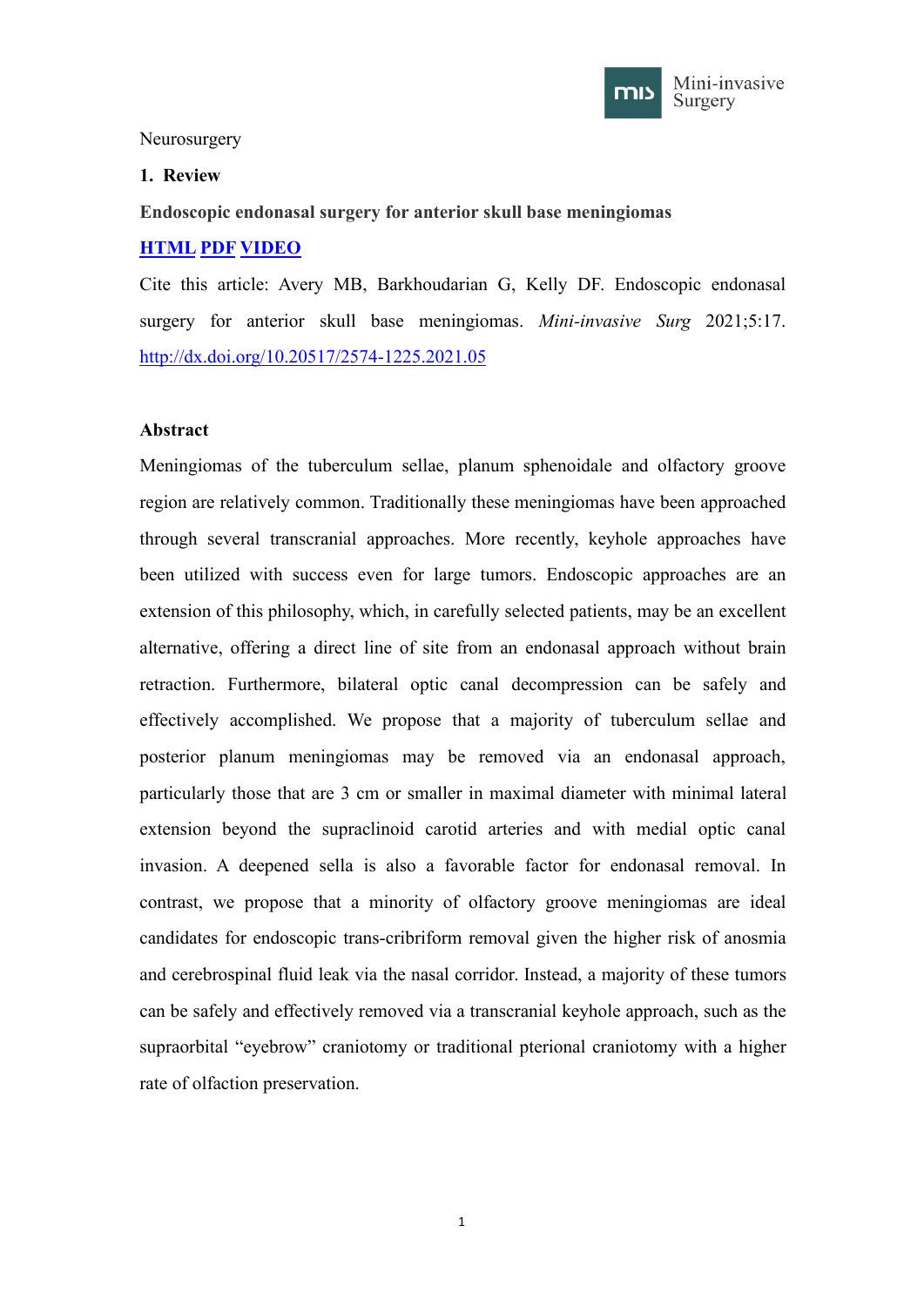

## <span id="page-3-0"></span>**2. Review**

<span id="page-3-1"></span>**Neuroimaging in meningiomas: old tips and new tricks**

# **[HTML](https://misjournal.net/article/view/3902) [PDF](https://misjournal.net/article/download/3902)**

Cite this article: Elefante A, Russo C, Di Stasi M, Vola E, Ugga L, Tortora F, De Divitiis O. Neuroimaging in meningiomas: old tips and new tricks. *Mini-invasive Surg* 2021;5:7. <http://dx.doi.org/10.20517/2574-1225.2020.102>

## **Abstract**

Meningiomas are the most common neoplasm of the central nervous system. Usually benign and generally discovered incidentally at imaging, meningiomas can also be responsible for severe neurological symptoms and deficits, with potentially high morbidity and non-negligible mortality. Therefore, neuroimaging plays a crucial role in meningiomas diagnosis, therapeutic planning, and long-term surveillance, for early detection of both recurrence in treated patients and disease progression in untreated ones. Here, we review conventional findings in meningiomas' imaging, review the role for advanced diagnostic techniques, and offer an overview on possible future neuroimaging applications.

## <span id="page-3-2"></span>**3. Review**

## <span id="page-3-3"></span>**The endoscope and instruments for minimally invasive neurosurgery**

## **[HTML](https://misjournal.net/article/view/3811) [PDF](https://oaepublishstorage.blob.core.windows.net/29b64a5d-b9e0-46db-8537-d28663373146/3811.pdf)**

Cite this article: Shaikh S, Deopujari C. The endoscope and instruments for minimally invasive neurosurgery. *Mini-invasive Surg* 2020;4:89. <http://dx.doi.org/10.20517/2574-1225.2020.97>

## **Abstract**

The advent of neuroendoscopy catalyzed the ongoing development of minimally invasive neurosurgery in the 1990s. This millennium has seen rapid developments in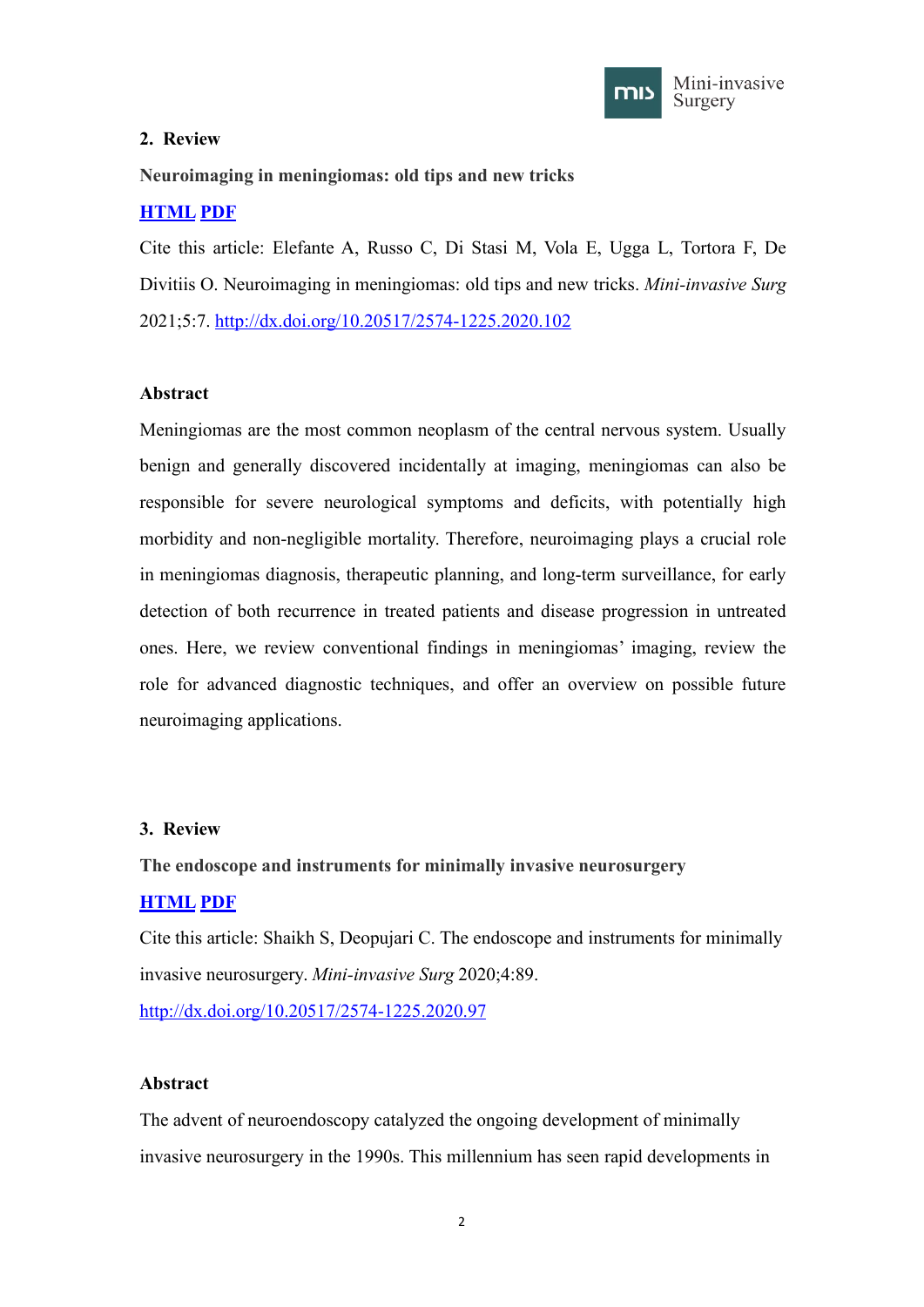

Mini-invasive Surgery

the design of scopes, improved high-definition visualization systems, and a plethora of dedicated instruments. Many minimally invasive and endoscopic procedures have become the new "standard of care" today. Endoscopic third ventriculostomy and endonasal pituitary surgeries have replaced alternative techniques in most major institutes in the world and the indications are rapidly increasing to tackle many midline skullbase, intraventricular, and some parenchymal lesions as well. The scope of minimally invasive neurosurgery has extended to spine surgery, peripheral nerve surgery, and unique indications, viz. craniosynostosis repair. This review describes many of these developments over the years, evaluates current scenario, and tries to give a glimpse of the "not so distant" future.

#### <span id="page-4-0"></span>**4. Review**

<span id="page-4-1"></span>**Endoscope-assisted transcranial surgery for anterior skull base meningiomas [HTML](https://misjournal.net/article/view/3810) [PDF](https://oaepublishstorage.blob.core.windows.net/91967c91-1378-403d-82b6-9a4e44c951e3/3810.pdf)**

Cite this article: Azab WA, Elmaghraby MA, Zaidan SN, Mostafa KH. Endoscope-assisted transcranial surgery for anterior skull base meningiomas. *Mini-invasive Surg* 2020;4:88. <http://dx.doi.org/10.20517/2574-1225.2020.75>

#### **Abstract**

Anterior skull base meningiomas are benign, dural-based tumors that originate from the tuberculum sellae, planum sphenoidale or olfactory groove. A multitude of traditional transcranial approaches have been effectively used for resection of these tumors. However, in the era of minimally invasive neurosurgery, the endoscopic endonasal and the endoscope-assisted or endoscope-controlled supraorbital keyhole eyebrow approaches stand out as the two main options utilized to resect these tumors. The supraorbital keyhole approach minimizes brain retraction, tissue dissection and length of the skin incision. Consequently, this approach is associated with a lower complication profile and much better cosmetic results in comparison to classic

3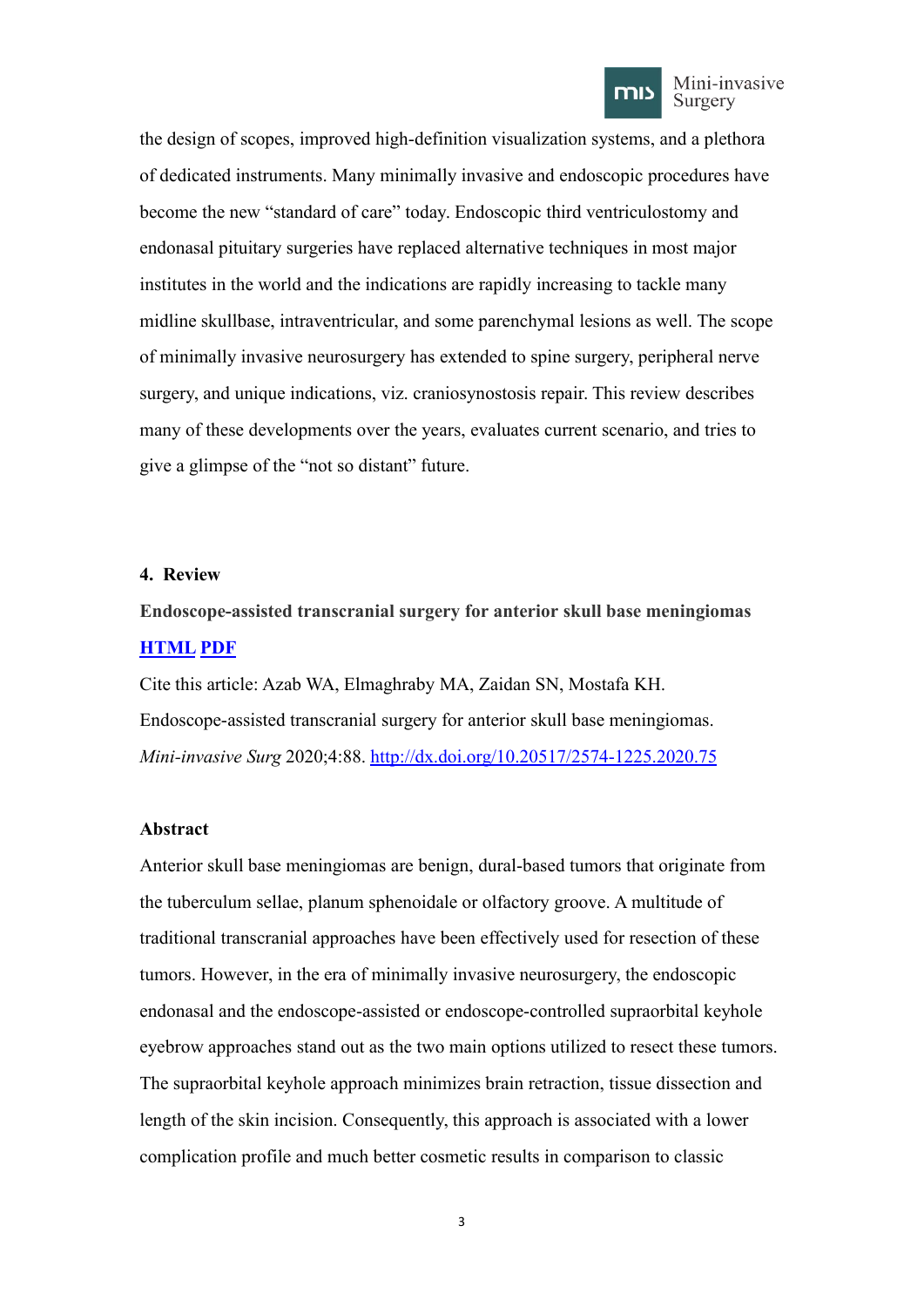

#### Mini-invasive Surgery

approaches. With endoscopic assistance or control, the approach provides an excellent view of anterior skull base meningiomas and enables optic nerve decompression when angled scopes are used. In our opinion, endoscopes will ultimately replace the surgical microscopes as the viewing tools in this type of surgery. A limited number of studies have directly compared the endoscopic endonasal approach versus the supraorbital keyhole one for resection of anterior cranial base meningiomas. In these studies, scores and algorithms have been suggested to help select the suitable approach. The practical value of these algorithms still needs to be validated by further research. Although the endoscope-assisted or -controlled supraorbital keyhole approach offers a minimally invasive and highly effective approach for excision of anterior cranial base meningiomas, the ideal approach should be tailored to the individual patient according to the tumor size, lateral extension, optic canal involvement, extent of vascular encasement and surgeon's experience.

### <span id="page-5-0"></span>**5. Review**

### <span id="page-5-1"></span>**Meningiomas: criteria for modern surgical indications**

## **[HTML](https://misjournal.net/article/view/3766) [PDF](https://oaepublishstorage.blob.core.windows.net/9085b322-5602-4602-a795-f4b71f4a0446/3766.pdf)**

Cite this article: Cappabianca P, d'Avella E, Cavallo LM, Solari D. Meningiomas: criteria for modern surgical indications. *Mini-invasive Surg* 2020;4:83. <http://dx.doi.org/10.20517/2574-1225.2020.67>

### **Abstract**

The contemporary management of meningiomas is the result of the continuous evolution of neurosurgical techniques, along with the refinement of dedicated instrumentations. Above all, it is the magnification of the surgical view, thanks to the microscope and the endoscope, and their advancements, which allowed the improvement of surgical outcomes, in terms of both extent of resection and morbidity rates. Because of the benign nature of the vast majority of meningiomas, complete tumor resection is curative, and it is the gold-standard treatment. However, in the case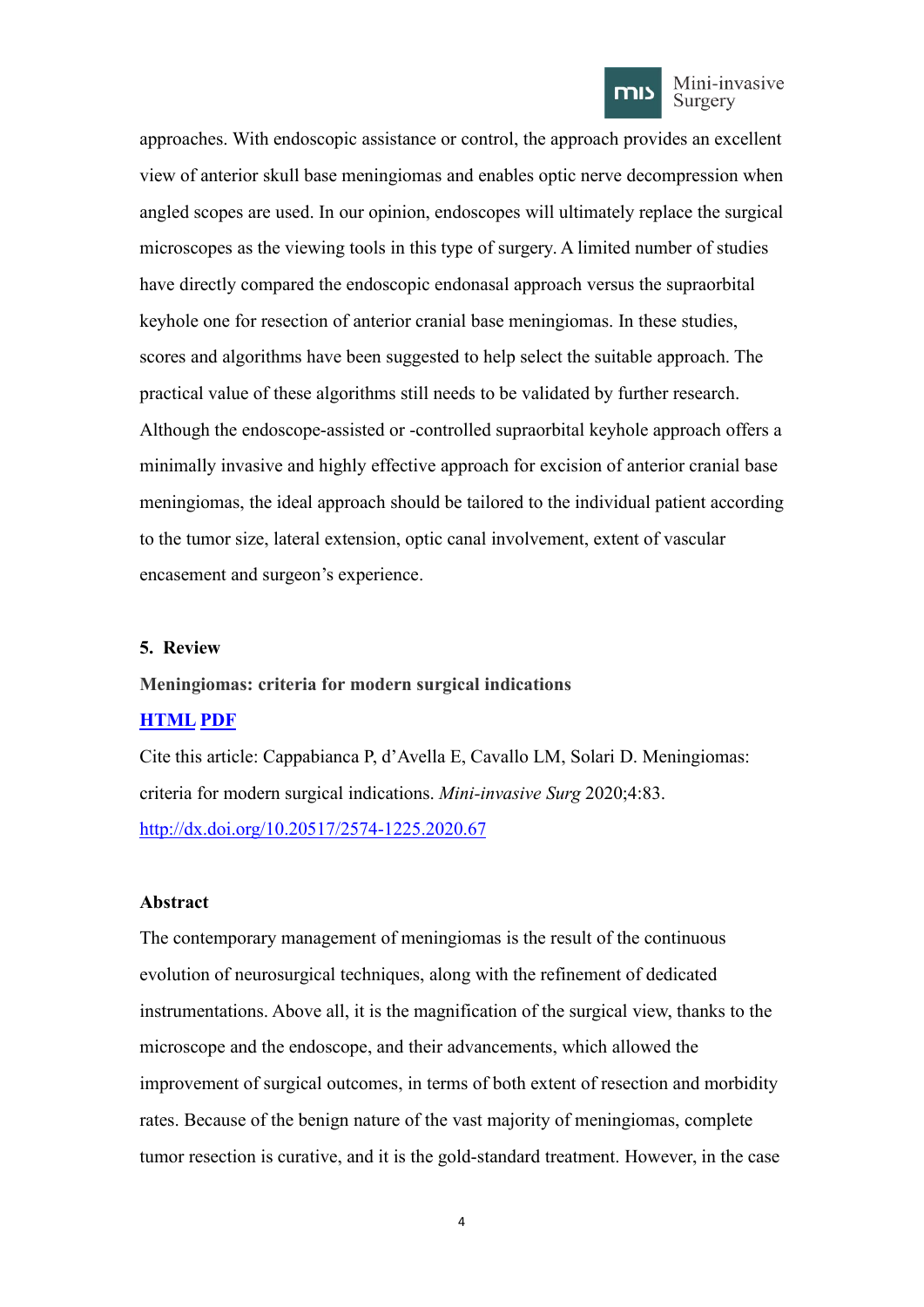

of high risk of surgical morbidity, a less aggressive surgical treatment may be justified, also upon tailored analysis of the meningiomas' biological behavior and the improvements in postoperative strategies. The endoscopic technique plays a role, as a unique visualization tool or in combination with the microscope, in granting so-called maximum allowed resection. Considering the above, the most challenging task confronting modern meningioma surgery remains the selection of the most appropriate surgical approach, the latter greatly depending on location, anatomic tumor features, and relationships with critical neurovascular structures. Herein, we present a cogent analysis of the modern multifaceted indications for the endoscopic treatment of meningiomas, with a glimpse into the adjacent fields.

### <span id="page-6-0"></span>**6. Review**

<span id="page-6-1"></span>**The role of Vitom-3D in the management of spinal meningiomas: review of the literature and illustrative case**

### **[HTML](https://misjournal.net/article/view/3749) [PDF](https://oaepublishstorage.blob.core.windows.net/bc429888-279b-493d-a2b7-bb0b467a54c5/3749.pdf)**

Cite this article: de Divitiis O, d'Avella E, Sacco M, Somma T, Turgut M, Baro V, Denaro L. The role of Vitom-3D in the management of spinal meningiomas: review of the literature and illustrative case. *Mini-invasive Surg* 2020;4:75.

<http://dx.doi.org/10.20517/2574-1225.2020.66>

### **Abstract**

The favorable outcome generally associated with spinal meningioma surgery is the result of the continuing refinement of the surgical technique, the use of intraoperative neuromonitoring, and a better understanding of the tumor biological behavior. Among all the technological advancements, visualization tools are the keys to any successful surgical procedure. The operating microscope is the gold standard in all neurosurgical procedures. In recent years, high-definition exoscope systems have entered the field of neurosurgery, as another tool in the armamentarium of the contemporary neurosurgeon. After initial experiences and technical improvements, the exoscope has

5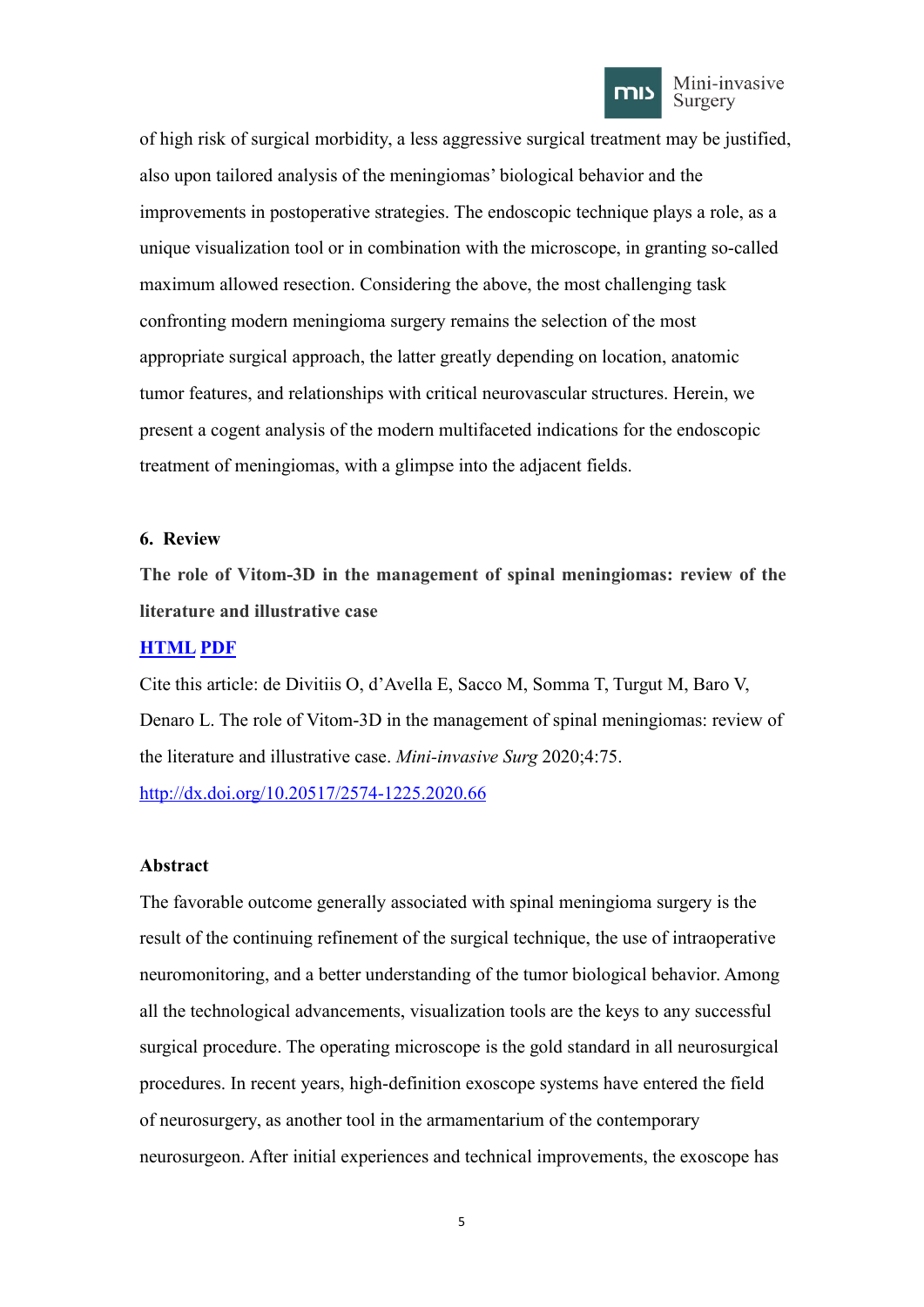

proven to be best suited for spinal procedures. This study aims to briefly review the exoscope journey in neurosurgery, with a special focus on spinal meningioma surgery. Benefits and limitations are analyzed and an illustrative case is reported. Spinal meningiomas removal under exoscope visualization has proven to be feasible, efficient, and safe. Indication for the use of the exoscope greatly depends on meningioma size, consistency, relationship to surrounding neurovascular structures, and the surgeon's experience. Switching to the operating microscope, if deemed safer, should always be considered.

## <span id="page-7-0"></span>**7. Review**

<span id="page-7-1"></span>**The role of endoscopy and radiosurgery in the management of cavernous sinus meningiomas**

### **[HTML](https://misjournal.net/article/view/3639) [PDF](https://oaepublishstorage.blob.core.windows.net/9c1a69a0-dce5-4b6c-aae7-73348322e773/3639.pdf)**

Cite this article: Cossu G, Abarca J, Levivier M, Starnoni D, Daniel RT, Berhouma M, Messerer M. The role of endoscopy and radiosurgery in the management of cavernous sinus meningiomas. *Mini-invasive Surg* 2020;4:60.

<http://dx.doi.org/10.20517/2574-1225.2020.52>

### **Abstract**

Cavernous sinus (CS) meningiomas represent a formidable neurosurgical pathology. The desired treatment depends on tumor size and extensions apart from the presenting clinical symptoms of the patient. The last few decades have shown a paradigm shift in the management towards a multimodal treatment. For patients with tumors presenting with a medial extension or when the meningioma occupies the antero-inferior portion of the CS, an endoscopic biopsy can be safely performed through the endonasal route. The boundaries of endoscopic endonasal approaches have been pushed during the last decade, and a direct access to the CS may now be performed. At the same time, an extensive bony decompression to decompress the optic canal and the pituitary gland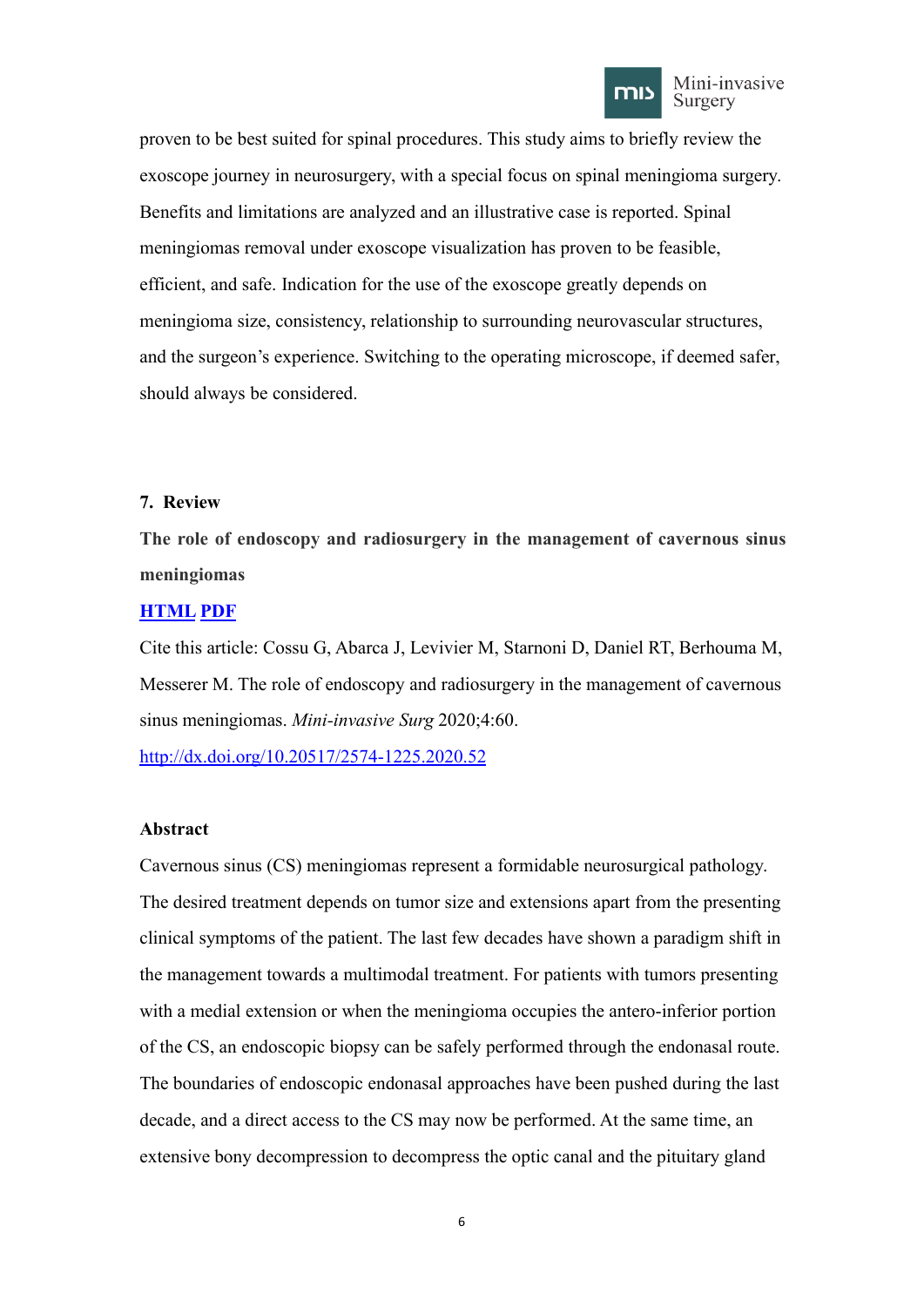

may be performed. Autologous fat may be interposed between the residual tumor and radiosensitive structures to safely perform adjuvant radiation therapy. The aim of this manuscript is to describe the role of endoscopic surgery in the management of cavernous sinus meningiomas along with the complementary role of radiotherapy. We describe the endoscopic anatomy and the surgical technique to safely perform the procedure and we review the surgical series reported in the literature dealing with the endoscopic approach for CS meningiomas with or without complementary radiation therapy. Endoscopic endonasal approaches have shown promising results in terms of improvement or stabilization of cranial neuropathy and hypopituitarism. Furthermore, the endoscopic approach may enhance the efficacy and safety of stereotactic radiosurgery through the performance of an hypophysopexy and/or chiasmopexy.

### <span id="page-8-0"></span>**8. Original Article**

<span id="page-8-1"></span>**The difference of intraoperative free-run electromyography monitoring between percutaneous endoscopic lumbar discectomy via a transforaminal and via an interlaminal**

### **[HTML](https://misjournal.net/article/view/3236) [PDF](https://oaepublishstorage.blob.core.windows.net/d48bfa19-4f98-4836-9023-3786148db542/3236.pdf)**

Cite this article: Nakamura JI, Setoue T, Hara J. The difference of intraoperative free-run electromyography monitoring between percutaneous endoscopic lumbar discectomy via a transforaminal and via an interlaminal. *Mini-invasive Surg* 2019;3:29. <http://dx.doi.org/10.20517/2574-1225.2019.28>

### **Abstract**

Aim: Transforaminal percutaneous endoscopic lumbar discectomy (TF-PELD) is usually performed under local anesthesia because the patient should be conscious to prevent nerve root injury. However, some patients cannot tolerate intraoperative pain and require intravenous analgesia, or must be converted to surgery under general anesthesia (GA). If PELD under GA can be performed safely, it is more convenient and comfortable for both the patient and surgeon.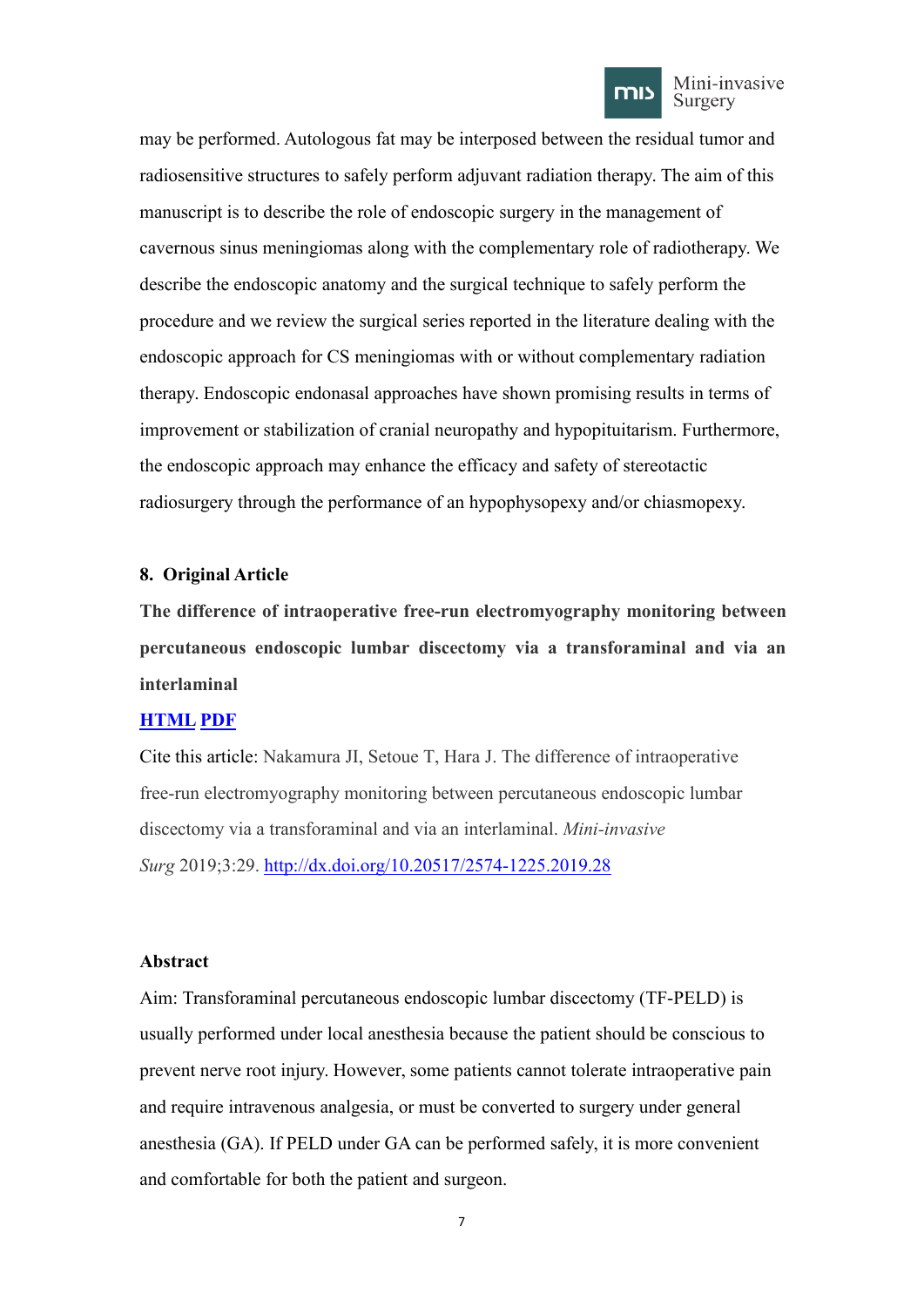

Methods: A total of 49 cases (mean age, 53 years) were examined. PELD was performed under GA with free-run electromyography (f-EMG) monitoring. Clinical outcomes were assessed according to the visual analogue scale score (VAS) and the Oswestry disability index (ODI). All patients were monitored with f-EMG. Results: VAS decreased from 7.7 to 1.1 and ODI from 62.3% to 20.5%. A true-positive was observed in one of 27 TF-PELD cases. Care during the procedure is necessary to avoid the risk of severe neurological injury. A false-negative was observed in one of 22 interlaminar (IL)-PELD cases. This patient complained of aggravated numbness for 6 months after surgery. False-positives were recorded in 2 cases of IL-PELD with a train wave just after removal of the herniated discs. Conclusion: F-EMG monitoring during PELD under GA was useful to identify nerve root damage. TF-PELD under GA requires f-EMG to ensure safety. On the contrary, IL-PELD does not necessitate f-EMG.

### <span id="page-9-0"></span>**9. Case Report**

<span id="page-9-1"></span>**Intradural lumbar disc herniation after full-endoscopic lumbar discectomy using the interlaminar approach: case report**

## **[HTML](https://misjournal.net/article/view/3158) [PDF](https://oaepublishstorage.blob.core.windows.net/c29ed1ce-605c-4927-980e-2cde335ff913/3158.pdf)**

Cite this article: Hori T, Ohmori K, Ono K. Intradural lumbar disc herniation after full-endoscopic lumbar discectomy using the interlaminar approach: case report. *Mini-invasive Surg* 2019;3:21. <http://dx.doi.org/10.20517/2574-1225.2019.15>

### **Abstract**

A 67-year-old man complained of the sudden onset of disabling pain in his right leg. He had already undergone full-endoscopic lumbar discectomy, interlaminar (FELD-IL) approach twice for lumbar disc herniation (LDH) at the L4/5 level. MRI showed recurrence of LDH at L4/5 level. Intradural masses were also suspected at the L4 vertebral level. Discography at the L4/5 disc showed contrast medium leakage from